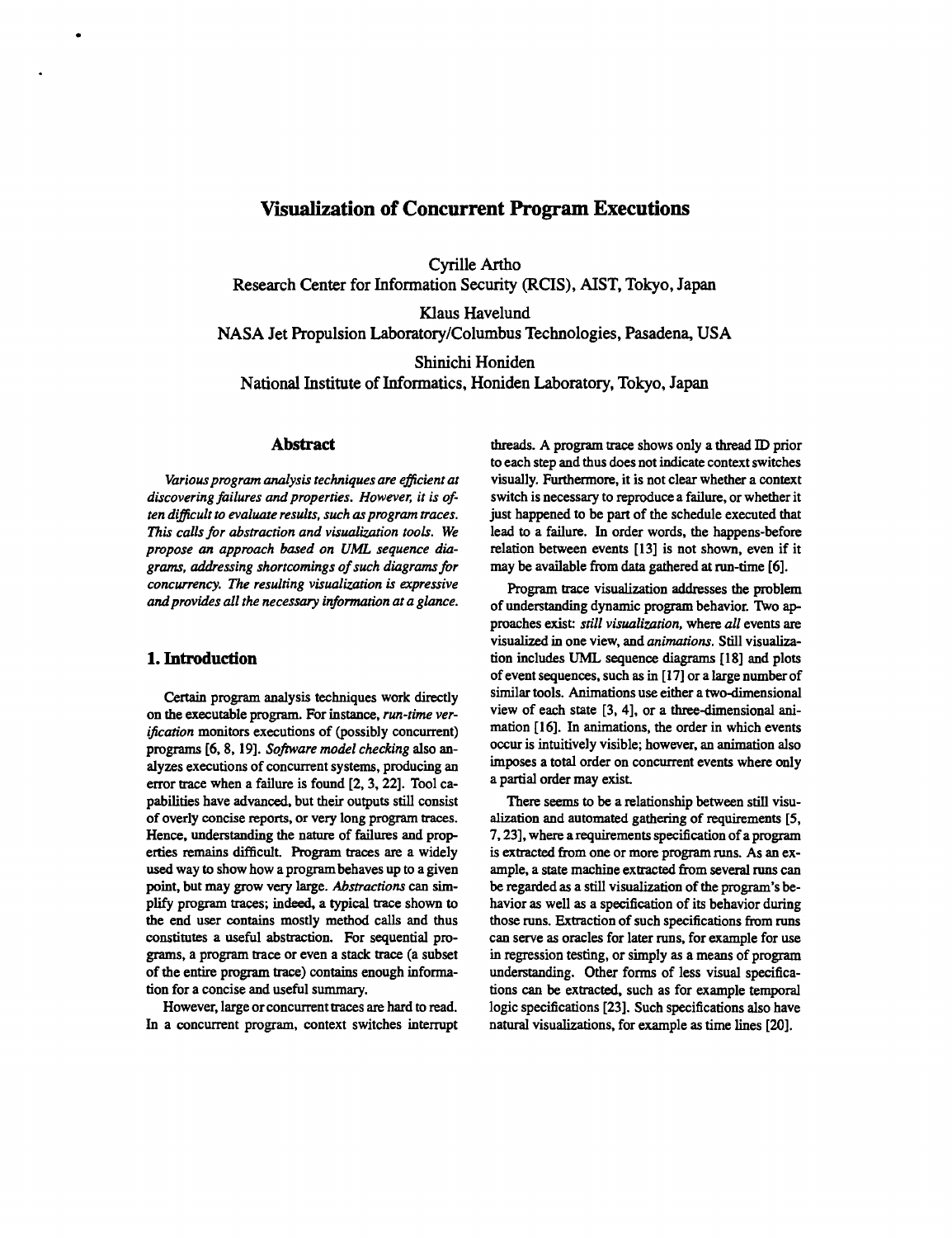This paper is organized as follows: Section 2 describes our visualization. Design choices are explained in Section 3, implementation issues in Section 4. Section 5 concludes and outlines challenges ahead.

# 2. Our visualization approach

In still visualization, even complex event chains can be visualized "at a glance". We chose an approach based on UML sequence diagrams [18] because UML diagrams are fairly widely accepted in industry and supported by tools. UML sequence diagrams capture sequences of method calls, but cannot deal with concurrency. We have therefore extended UML sequence diagrams in several ways to include the missing features required to visualize concurrent events.

### 2.1. Limitations of UML sequence diagrams

Sequence diagrams are designed to show sequences of method calls. This task is closely related to displaying a program trace. UML sequence diagrams have been studied extensively and defined precisely [II, 14]. Our work expands on existing sequence diagrams and gives them a meaning in concurrent scenarios.

Our initial approach is based on previous extensions of UML sequence diagrams for clarifying the current execution context [14]. Previous work [14] has not addressed concurrency. In particular, UML sequence diagrams cannot illustrate the following:

- Visualization of a thread as an executable task.
- "Invisible" task switches induced by the thread scheduler.
- Activations and suspensions of threads. In most modem programming languages that follow a POSIX thread model [9,15,21], a thread is inactive when created. Once a special method (such as start) is called, it becomes active, but can be suspended, through actions that wait on events (such as termination of another thread, or notification of a change of a shared conditional).
- Time-based suspension. A thread can "sleep" for a certain time, allowing other threads to run. The same effect can be induced by the thread scheduler through a context switch. Its occurrence is therefore somewhat arbitrary, and cannot be used for reliable synchronization of events. We have therefore chosen not to visualize this aitifact.
- The *happens-before relation* [13]. This relation indicates that certain events must happen strictly before another event occurs. For instance, any events leading to the creation and activation of another thread must happen before actions of the child thread take place. This is obvious as the child thread did not exist during such previous actions. However, when a large number of such events occurs, understanding of the happensbefore relation is often non-trivial, and should therefore be included in a visualization.<sup>1</sup>
- Locking. Many programming languages use locks for mutual exclusion [9, 15, 21]. The presence of locking actions may delay a thread until a certain lock is available. This is partially reflected by the happens-before relation. For conciseness, we have not added another mechanism to visualize locking and lock sets.

The happens-before relation states, informally, that based on observed events, certain reorderings of events are possible. Given events would still occur with an equivalent global program state after each event, and the overall outcome of the program would not be changed. More formally, if events are reordered within the happens-before relation, an observer that evaluates global program states always sees the same sequence of global program states, even though invisible internal actions can be ordered in different ways [13]. This resulting property is called *sequential consistency.* 

### 2.2. Our UML extensions

Our visualization addresses the concerns described above. It is based on the Java programming language, but readily applicable to other programming languages using the same thread model [9, 15, 21]. Our visualization distinguishes between the two roles of a Java thread as an executable task and a data structure [9]. The thread data structure holds information such as thread name and ID, and can be extended with other data. A thread as a *task* constitutes a light-weight process that shares the global heap with other threads. This article refers the following methods of the Java API to denote crucial operations on threads and locks:

• method start causes a thread to begin execution;

<sup>&</sup>lt;sup>1</sup>Until recently, with common run-time verification algorithms, the knowledge of this relation was often incomplete. A recent algorithm computes this relation precisely without much overhead [6].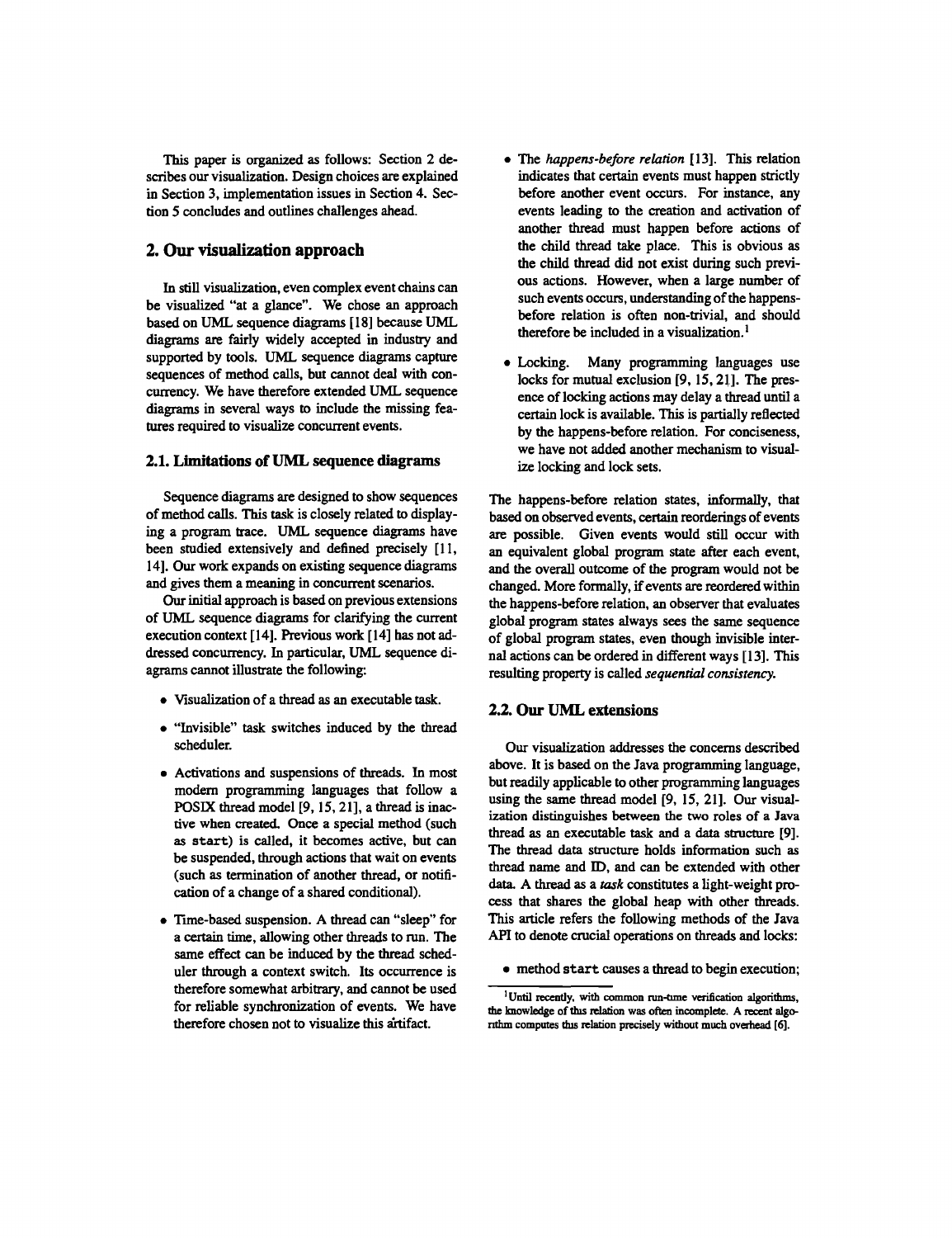- join suspends the current thread until the target thread has terminated;
- wait suspends the current thread until another thread issues notify or notifyAll.<sup>2</sup>

Threads as a data structure are visualized like other object instances in UML sequence diagrams. Our first extension is the visualization of role of a thread as an executable task by a hexagon. A dashed arrow pointing to the left symbolizes the thread scheduler running a thread (task). As in UML sequence diagrams, solid arrows depict a method call or return, and solid squares show a method being executed.

Figure I includes these basic elements. It shows the illustration of *context switches* between threads. At the beginning of the scenario, the *main* thread is scheduled. This thread creates a new instance of *Port.* During the call to the constructor, the scheduler switches to another thread, *Worker.* The interruption of the *main*  thread is shown by a gap in the time line of the call from *Server* to *Port.* Thread *Worker* executes for a certain amount of time without making any method call, after which the *main* thread is scheduled again, and the method call to *Port* completes.

Dotted lines show event dependencies according to the happens-before relation [13]. If there is a dotted line from a point *p* to a hexagon *t,* then any events following an activation of thread *t* could have started right *after p.* Figure 2 shows the happens-before relation based on a slightly more complex example, where a worker thread is *staned* by the *main* thread. At the beginning of the program, the *main* thread is scheduled, as depicted by a hexagon. A dashed arrow points to the beginning of the sequence of actions of that thread, symbolizing scheduling of actions of this thread. Creation of thread *Worker* involves initiaIization of the data structure and is no different from initializing a normal object. The thread is started by a library call, which interfaces with the operating system. Any actions of thread *Worker* can occur at any time after this point, symbolized by the dotted line. In other words, actions of thread *Worker* could be moved up to the top of the horseshoe-shaped dotted line.

The start of a thread is shown by a corresponding action in the thread scheduler, using an dashed arrow pointing from a hexagon to the left. Likewise, thread *suspension* is depicted by such a dashed arrow pointing to the right, from the lower part of the black box



**Figure 1. Thread switches.** 



**Figure 2. Thread creation and start.** 

denoting a method call, to the thread being suspended. In Figure 3, the *main* thread runs and calls wait on lock *Port.* The arrow originates from the end of the method call rather than its middle because the current thread still executes instructions up to its suspension.

Unlike thread suspension, thread *termination* is not shown. No further actions of that thread exist, so there is no compelling need to decorate thread termination. On the other hand, thread termination may influence the behavior of other threads waiting on that event, and thus contribute to the happens-before relation. Figure 4 shows an example involving Thread. join. As in subsequent figures, some initial thread activations have been omitted for brevity. Thread *main* starts a worker thread and waits upon its termination using join. This suspends *main* until *Worker* terminates. Any events in the *main* thread following that join call can only happen after Thread *Worker* has terminated, as illustrated by the dotted line.

Thread *notification* is similar to re-activation of a thread after suspension. In the previous example involving join and thread termination, one event leads to thread suspension (join), while another event (thread termination) allows the suspended thread to continue. The same pattern exists for wait/notify, the key difference being that continuation of the suspended thread is achieved by a special call (notify) rather than termination of another thread.

Figure 5 shows an example for wait/notify. As in Figure 4, suspension of the waiting thread is shown by

<sup>&</sup>lt;sup>2</sup>This simplified definition holds if one thread is waiting on a shared lock. For the complete definition that covers multiple waiting threads, refer to the language specification [9].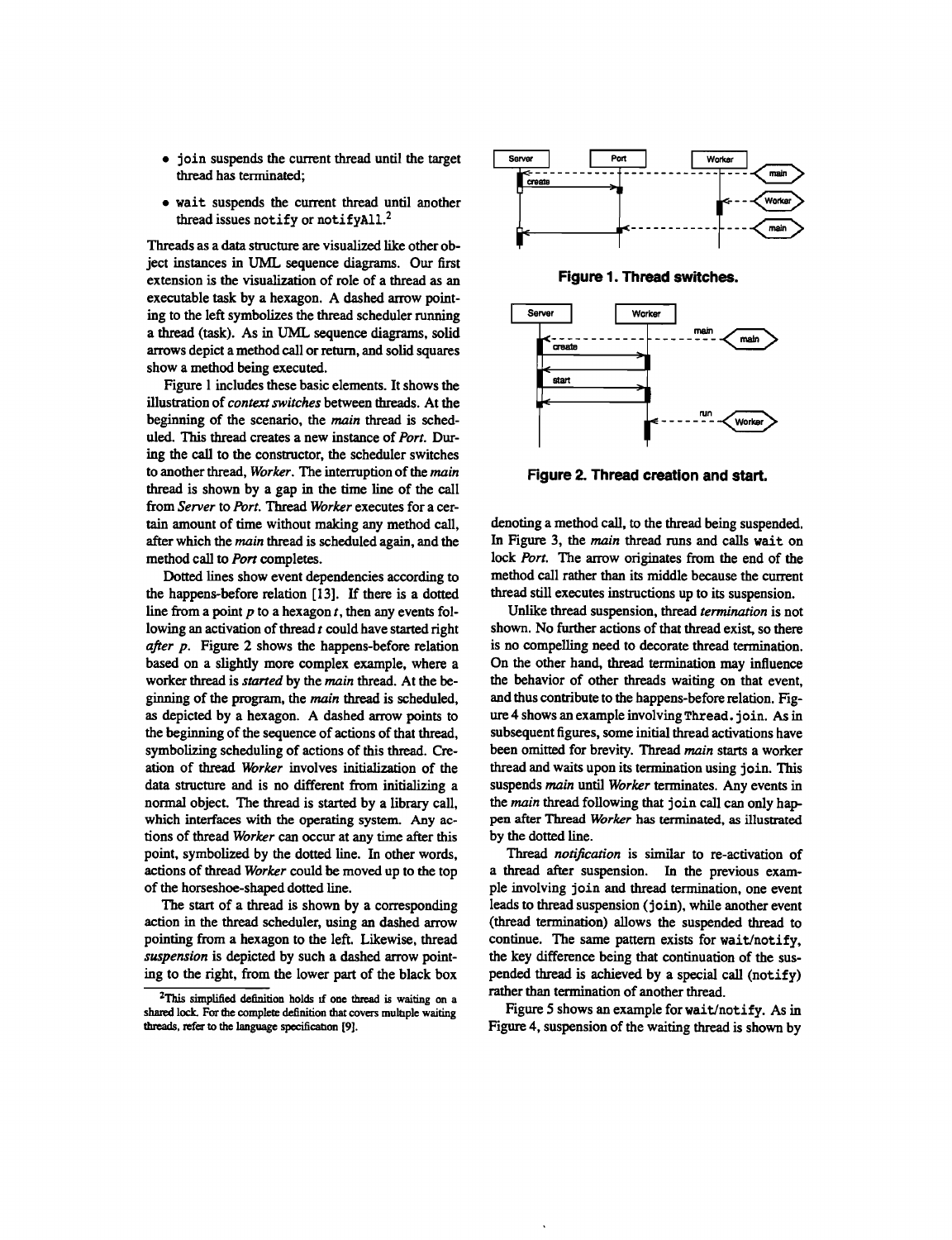

Figure 3. Thread suspension using wait.



Figure 4. Thread suspension using join.

a dashed arrow pointing to the right. Here thread *main*  waits on *Port.* which is used as a lock and semaphore according to standard Java semantics [9]. After suspension. thread *Worker* is scheduled, which notifies all threads waiting on *Port.* Notification leads to activation of one of the suspended threads *(main* in the example). Once notified, a thread is again ready to run, as shown by the happens-before relation. Activation is takes place inside native method notify.

Notification can target a single thread, or all threads waiting on a lock, using notifyAll in Java. Whenever several threads wait for the same lock, notification will enable all of them to run. In this case, the happensbefore relation concerns multiple threads. Furthermore, it is often the case that only a single thread will continue to execute, while all the other threads recheck a shared condition and then go back to being suspended by calling wait again.

Figure 6 depicts such a scenario. At the beginning of the situation shown, threads *Worker* 1 and *Worker 2*  are waiting on lock *Port.* Thread *main* calls notifyAll on that lock, whereupon *Worker* 1 is scheduled first That thread can complete an action on global data (e. g., consuming a shared resource, such as a connection from a client). After that, the scheduler runs *Worker* 2. In the example, the shared resource has been consumed by *Worker* I, so *Worker* 2 has to wait again until another thread makes the resource in question available again. Therefore, *Worker* 2 subsequently waits again after re-checking its condition. This allows the scheduler to execute *Worker* 1 again.



Figure 5. Thread notification.

### 3. Design decisions

Our extension of UML sequence diagrams maintains a close and concise mapping [10]. We address all commonly available concurrency artifacts [9, 15, 21], using four new symbols. First, we distinctly express the role of a thread as a task. Second, we make task activations and context switches visible. The hexagon as a task symbol is visually clear. Furthermore, it allows attachment of arrows denoting thread context switches, and lines representing the happens-before relation. Locks are not directly visualized, but can be shown by secondary notations, such as annotations.

Third. thread suspension is different from a normal context switch (where a thread can continue to run again later). We chose to represent this with a symbol that is the reverse of thread activation by a context switch. We believe that this is consistent.

Finally, the happens-before relation [13] explains possible event orderings. It is visualized by dotted lines. Events are not totally ordered [13]. Thus, more constraining visualizations, such as shaded regions, fail for more complex scenarios.

We chose to illustrate calls to wait and notify like any other method calls, by a solid black box. This does not only provide consistency, but also allows for a better illustration of the side effects of these methods.

The precise timing of thread activations cannot be determined, as it occurs inside library calls. Hence, the line visualizing the happens-before relation is placed in the middle of such method calls. Thread suspension via join is different, as the thread in question actually has to terminate before said call returns. Therefore, the line of the happens-before relation must be attached to the bottom of the box, representing completed method execution, which implies thread termination.

Method calls to wait do not affect the happensbefore relation. This is because wait has no direct effect on other threads, so any events of other threads are not correlated to when the current thread is suspended.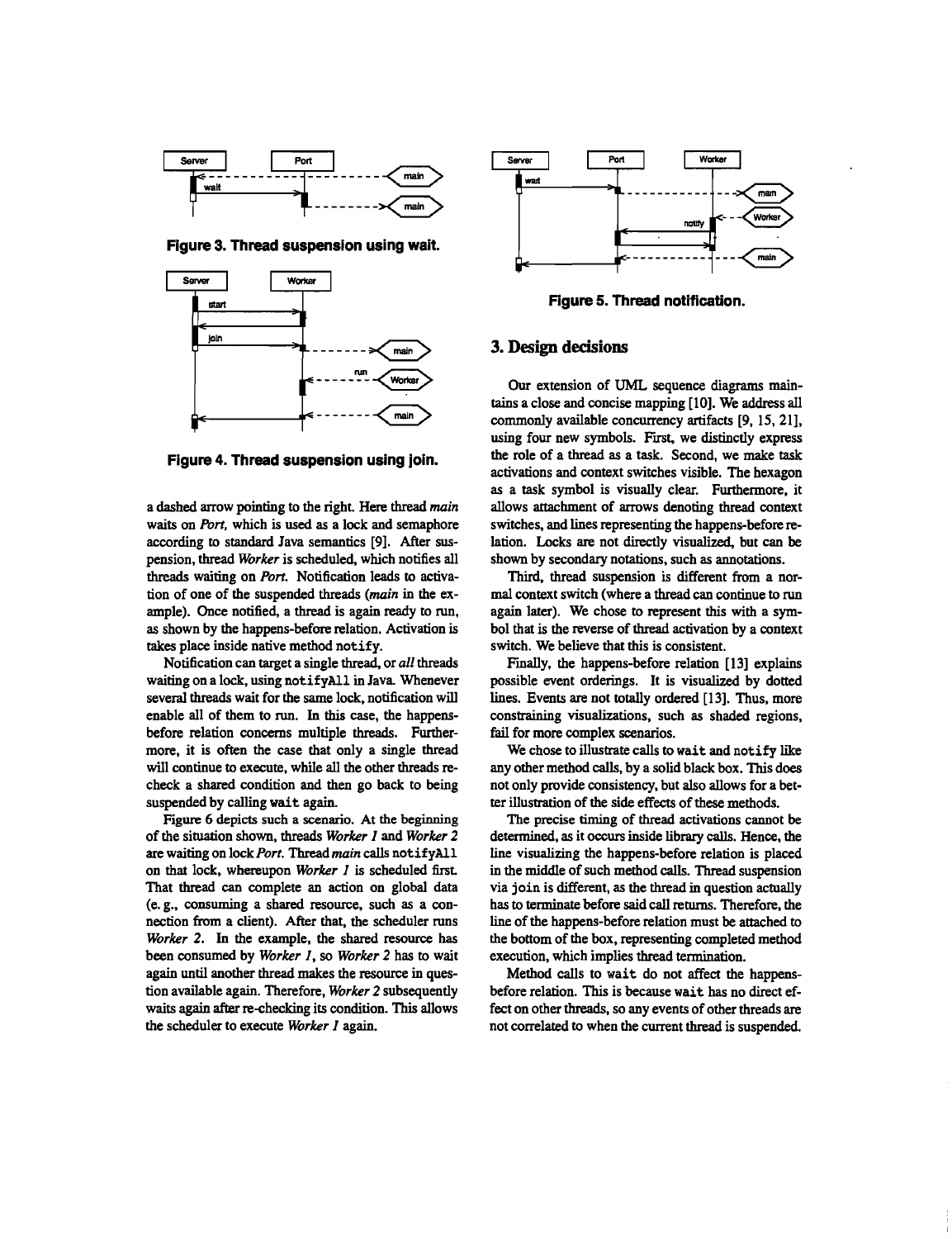

Figure 6. Thread notification.



Figure 7. Event extraction / visualization.

We chose not to visualize locking and lock sets directly. Inclusion of lock sets may be done by annotations, but will decrease conciseness of the graph. Likewise, atomicity of actions, which depends on locking, is not shown. While correct lock usage corresponds to a "hard mental operation" [10], our visualization captures the key problems in concurrency on a slightly higher level of abstraction, improving scalability. Given proper abstraction, our visualization scales to large program traces, as shown in an initial case study. Due to space constraints, this case study is presented in an extended version of this paper [1].

### 4. Implementation architecture

Events can be contained in an error trace of a model checker, or be generated at run-time. Figure 7 shows how events are extracted in both cases. In model checking (MC), the resulting error trace is visualized. In run-time verification (RV), event generation is embedded into the program being analyzed. This can be done with automated code instrumentation, e. g. using aspect-oriented programming [12]. The modified program will, in addition to its normal functionality, emit events to our visualizer. In RV, the visualizer can operate on-line, using live events, or off-line, after termination of the program.

Error traces from model checkers are only examined off-line. A parser can be built for a particular input format, either reading error traces from a model checker, or reading logged RV execution traces. The result of the parse can then be visualized with the same package, independently of the application domain.

### s. Conclusions and future work

Understanding a concurrent program trace is difficult. Still visualization builds on trace abstraction and shows the essence of a trace. Concurrency extensions to UML sequence diagrams illustrate complex operations clearly. Visualization may serve to reverse engineer program behavior, or to analyze error traces, which may originate from a model checker or a runtime verification tool.

Future challenges include automated tool support, which will also allow us to explore the scalability of our visualization when used with different abstraction or exploration techniques. We will also consider visualization of timeouts and locks through means other than annotations.

### References

[1] C. Artho, K. Havelund, and S. Honiden. Visualization of concurrent program traces. Technical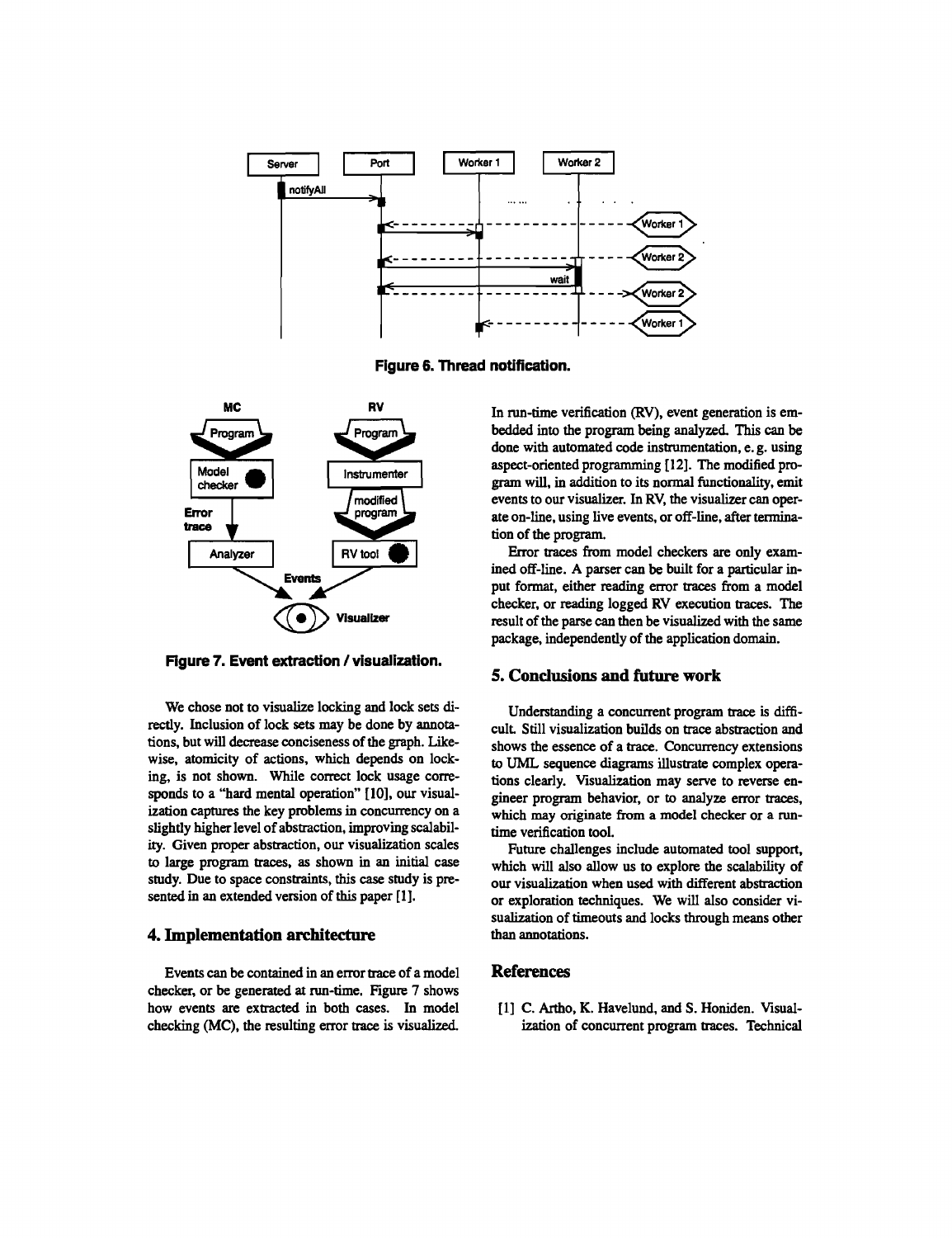Report NII-2007-OO6E, National Institute of Informatics, Tokyo, Japan, 2007.

- [2] C. Artho, V. Schuppan, A. Biere, P. Eugster, M. Baur, and B. Zweimüller. JNuke: Efficient Dynamic Analysis for Java. In *Proc. CAY 2004,*  volume 3114 of *LNCS,* pages 462-465, Boston, USA, 2004. Springer.
- [3] J. Corbett, M. Dwyer, J. Hatcliff, C. Pasareanu, Robby, S. Laubach, and H. Zheng. Bandera: Extracting finite-state models from Java source code. In *Proc. ICSE 2000,* pages 439-448, Limerick, Ireland, 2000. ACM Press.
- [4] L. Cousot and K. Havelund. Visualization of Concurrent Java Program Executions. NASA Ames Research Center, Internal project, 2001.
- [5] C. Csallner and Y. Smaragdakis. DSD-Crasher: A hybrid analysis tool for bug finding. In *Proc. ISSTA 2006,* pages 245-254, 2006.
- [6] T. Elmas, S. Qadeer, and S. Tasiran. Goldilocks: Efficiently computing the happens-before relation using locksets. In *Proc. RV 2006,* volume 4262 of *LNCS,* pages 193-208, Seattle, USA. 2006. Springer.
- [7] M. Ernst. *Dynamically Discovering Likely Program Invariants.* PhD thesis, 2000.
- [8] E. Farchi, Y. Nir, and S. Ur. Concurrent bug pat terns and how to test them. In *Proc. IPDPS 2003*, page 286, Nice, France, 2003. IEEE Computer Society Press.
- [9] J. Gosling, B. Joy, G. Steele, and G. Bracha. *The Java Language Specification. 3rd Ed.* Addison-Wesley, 2005.
- [10] T. Green and M. Petre. Usability analysis of visual programming environments: A 'cognitive dimensions' framework. *Journal of Visual LanguagesamComputing,* 7(2):131-174,1996.
- $[11]$   $\emptyset$ . Haugen. From MSC-2000 to UML 2.0 - the future. of sequence diagrams. In *Proc. STL 2001,* pages 3S-51, London, UK, 2001. Springer-Verlag.
- [12] G. Kiczales, E. Hilsdale, J. Hugunin, M. Kersten, J. Palm, and W. Griswold. An-overview of AspectJ. *LNCS,* 2072:327-355,2001.
- [13] L. Lamport. How to Make a Multiprocessor that Correctly Executes Multiprocess Programs. *IEEE Transactions on Computers,* 9:690-691, 1979. '
- [14] X. Li, Z. Liu, and J. He. A formal semantics of UML sequence diagrams. In *Proc. ASWEC 2004,*  Melbourne, Australia, 2004. IEEE Computer Society.
- [15] Microsoft Corporation. *Microsoft Visual C# .NET* Language Reference. Microsoft Press, Redmond, USA,2002.
- [16] O. Radfelder and M. Gogolla. On better understanding UML diagrams through interactive three-dimensional visualization and animation. In *Proc. AVI 2000:* pages 292-295. ACM Press, New York, 2000. .
- [17] J. Roberts and C. Zilles. TraceVis: an execution trace visualization tool. In *Prot. MoBS 2005,*  Madison, USA, 2005.
- [18] J. Rumbaugh, I. Jacobson, and G. Booch. *The Unified Modeling Language Reference Man*ual. Addison-Wesley Object Technology Series, 1998.
- [19] S. Savage, M. Burrows, G. Nelson, P. Sobalvarro, and T. Anderson. Eraser: A dynamic data race detector for multithreaded programs. *ACM Transactions on Computer Systems,* '15(4):391- 411,1997.
- [20] M. Smith, G. Holzmann, and K. Etessami. Events and Constraints: a Graphical Editor for Capturing Logic Properties of Programs. In *Proc. RE 2001,*  August 2001.
- [21] B. Stroustrup. *The C++ Programming Language. Third Edition.* Addison-Wesley Longman Publishing Co., Inc., Boston, USA, 1997. '
- [22] W. VIsser, K. Havelund, G. Brat, S. Park, and F. Lerda. Model checking programs. *Automaled Software Engineering journal,* 10(2):203- 232,2003.
- [23] J. Yang. Automatically Inferring Temporal Properties. In *Doctoral Symposium. ICSE 2005;* St Louis, USA., 2005.